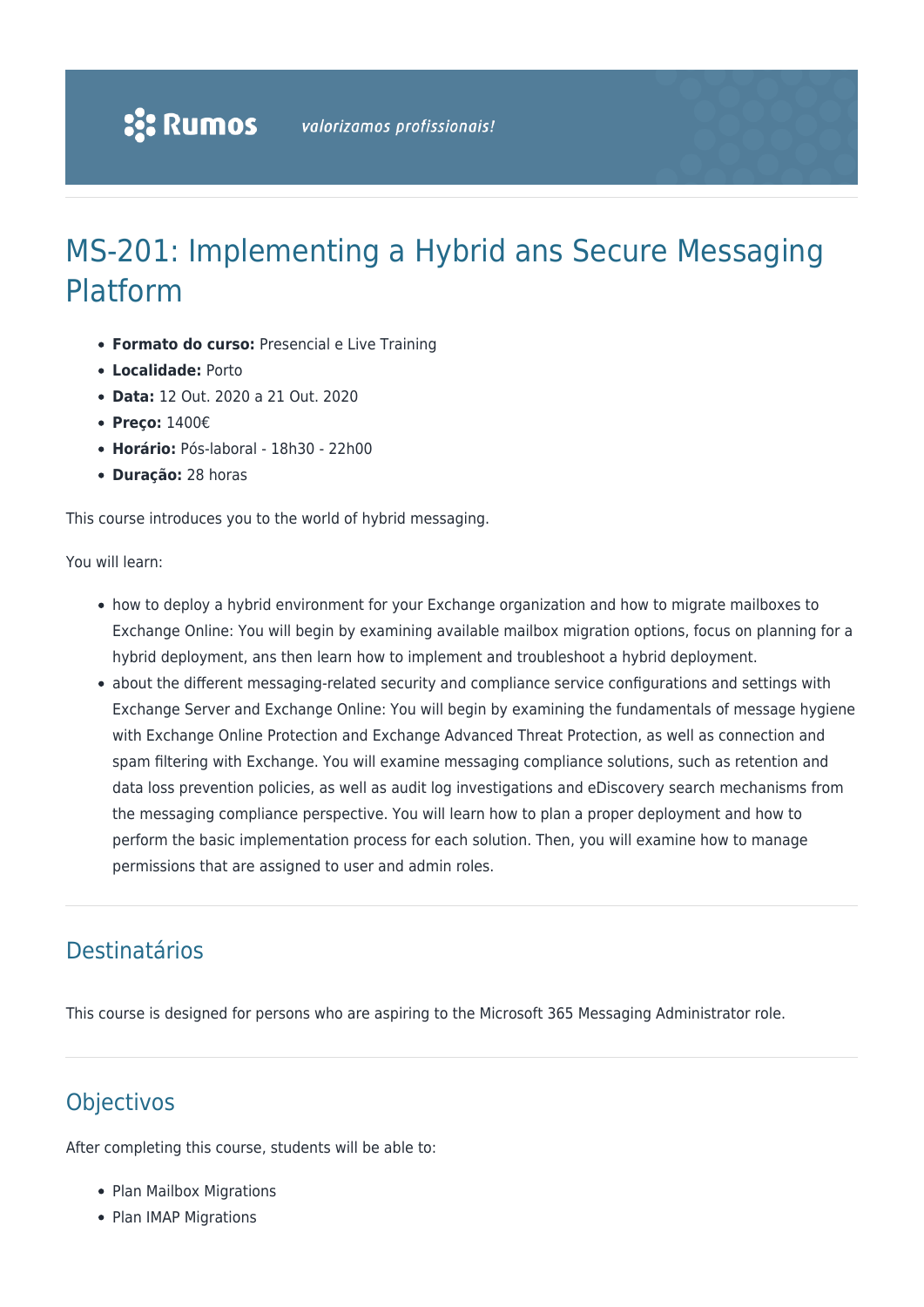- Plan Cutover and Staged Migrations
- Perform Advanced Migrations
- Understand Exchange Hybrid Deployment Requirements
- Run the Hybrid Configuration Wizard
- Deploy and Manage an Edge Transport Server
- Configure a Hybrid Deployment using the HCW
- Implement Advanced Hybrid Functionality
- Troubleshoot Hybrid Deployments
- Plan for Message Hygiene
- Manage Anti-Malware and Anti-Spam Policies
- Manage Advanced Threat Protection
- Plan for Messaging Compliance in the SCC
- Plan for Messaging Compliance in Exchange
- Manage Exchange Online Archiving and Auditing
- Manage Content Search
- Manage Admin Role-based Permissions
- Manage User Role-based Permissions
- Plan for Exchange Setup RBAC and AD Split Permissions

### Programa

#### **Performing Mailbox Migrations**

- Planning Mailbox Migrations
- Performing IMAP Migrations
- Performing Cutover and Staged Migrations
- Performing Advanced Migrations

#### **Planning a Hybrid Environment**

- Exchange Hybrid Deployment Requirements
- Planning to Run the Hybrid Configuration Wizard

#### **Deploying and Troubleshooting a Hybrid Environment**

- Deploying and Managing an Edge Transport Server
- Configuring a Hybrid Deployment using the HCW
- Implementing Advanced Hybrid Functionality
- Troubleshooting Hybrid Deployments

#### **Lab – Hybrid Deployment and Management**

- Exercise 1: Perform a mailbox migration to Microsoft 365
- Exercise 2: Manage hybrid scenarios

#### **Managing Message Hygiene**